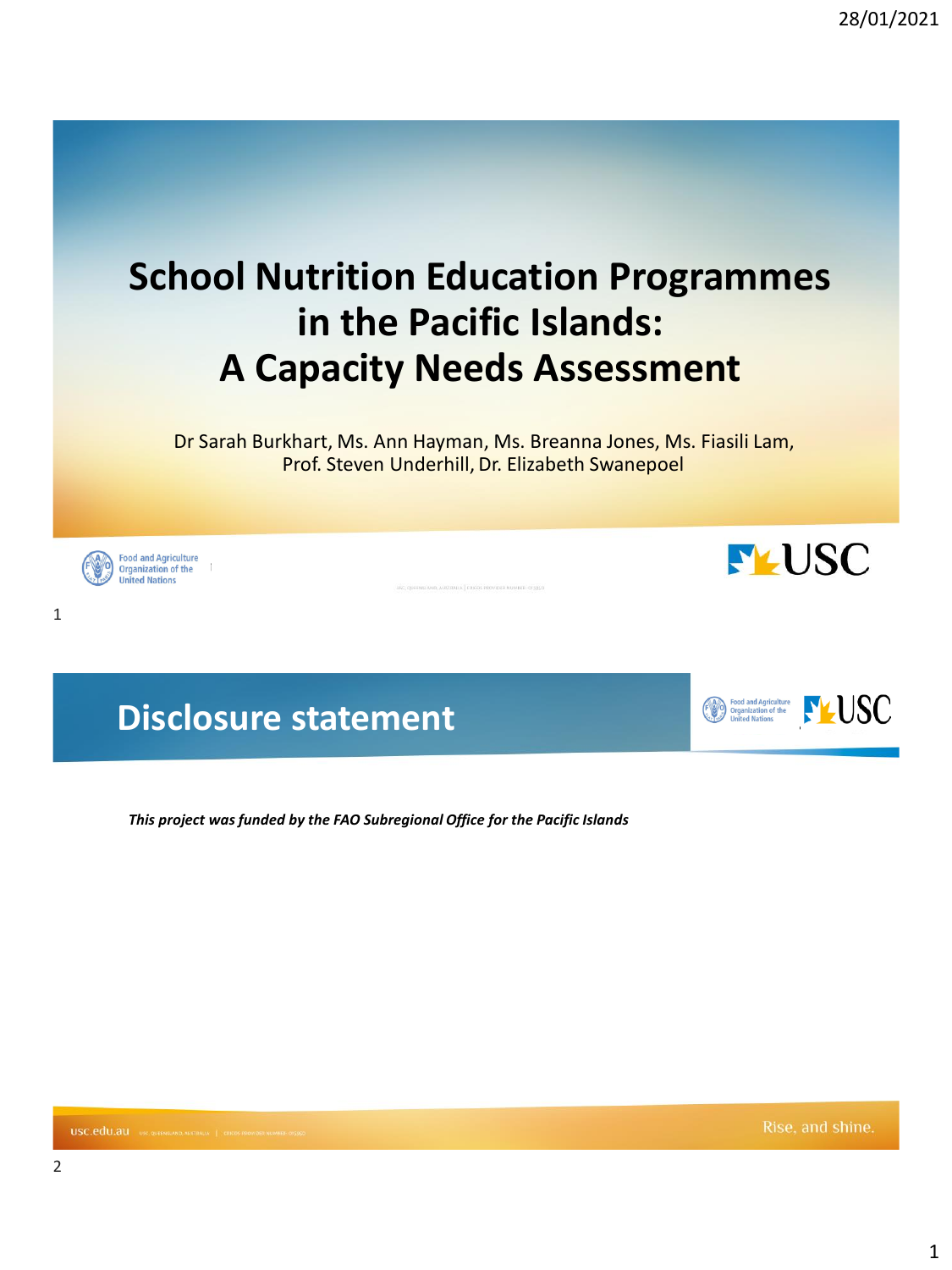### **Background**



- The Pacific region is experiencing a number of challenges, including climate change, urbanisation and nutrition transition that potentially impact dietary intake and health.
- The triple burden of malnutrition (acute and/or chronic undernutrition, micronutrient deficiencies, and obesity/diet-related non-communicable diseases) is of concern in this region $1,2$ .
- Nutrition education in schools provides a potential avenue to educate both youth, and the wider community (teachers, staff, parents, community members)<sup>3.</sup>

A. Abara-oGmeutablik media (wordwide trends in body-mass index with product and obesity from 1975 to 2015: a pooled analysis of 2415 appulation-based measurement studies in 1989 plation in the World 2018. Building climate UNSCN2017Development Report. Rise, and shine. USC.edu.au USC, QUEENSLAND, AUSTRALIA | CRICOS PROVIDER NUMBE



3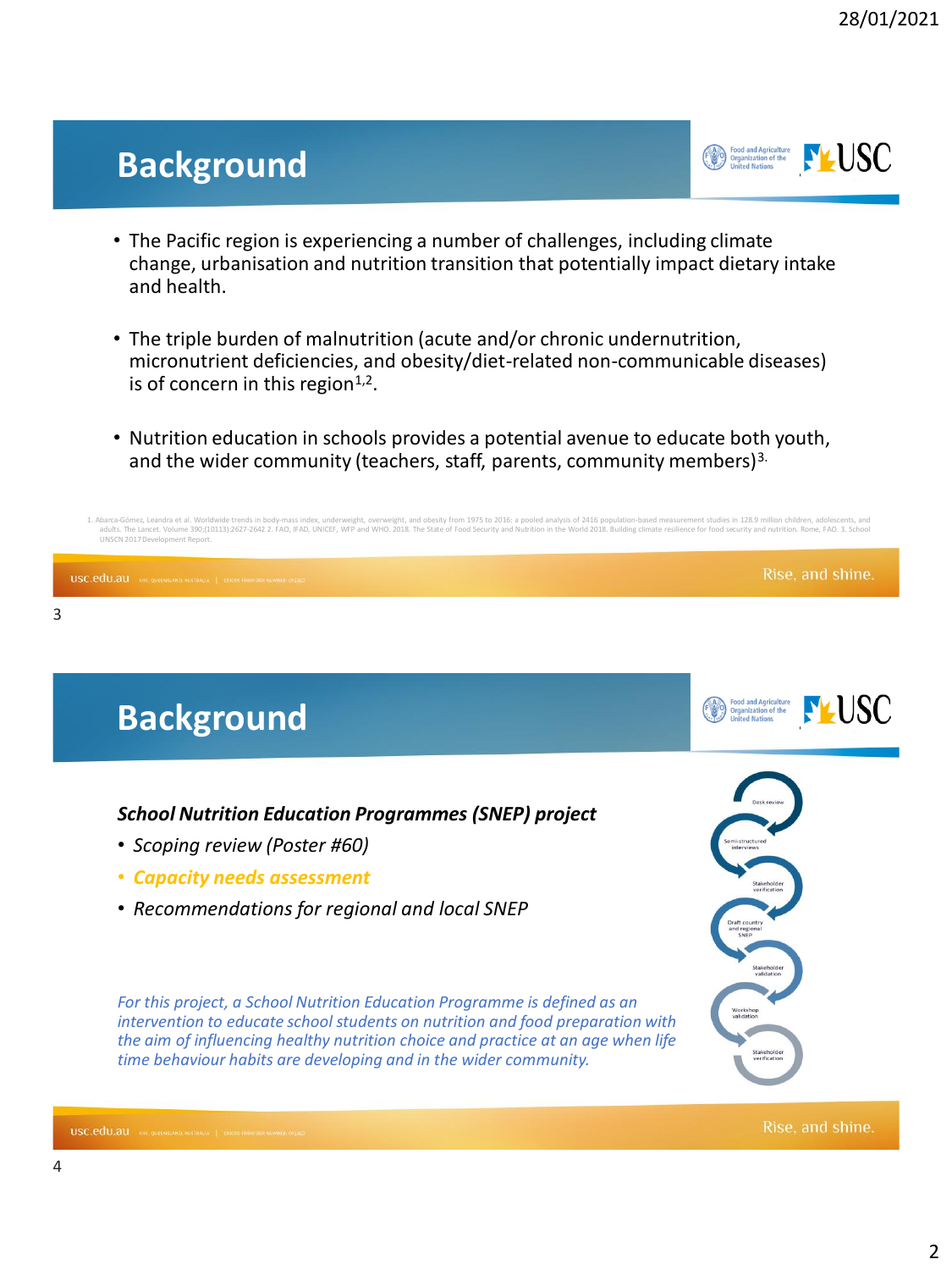# **Aim**

The aim of this study was to explore capacity for School Nutrition Education Programmes (SNEP) in 14 PI countries

# **Methods – Data collection**

- Desk review followed by semi-structured interviews with 88 key stakeholders (in-person n=12 countries, via email n=2 countries)
- Participants included stakeholders from:
	- Ministry of Health (or equivalent)
	- Ministry of Education (or equivalent)
	- Ministry of Agriculture (or equivalent)
	- Local and International NGO's
	- Schools (Principals and Teachers)
	- FAO
	- WHO

USC.edu.au USC, QUEENSLAND, AUSTRALIA | CRICOS PROVIDER NUMBER

• Local not-for profit groups

Rise, and shine.





Rise, and shine.





6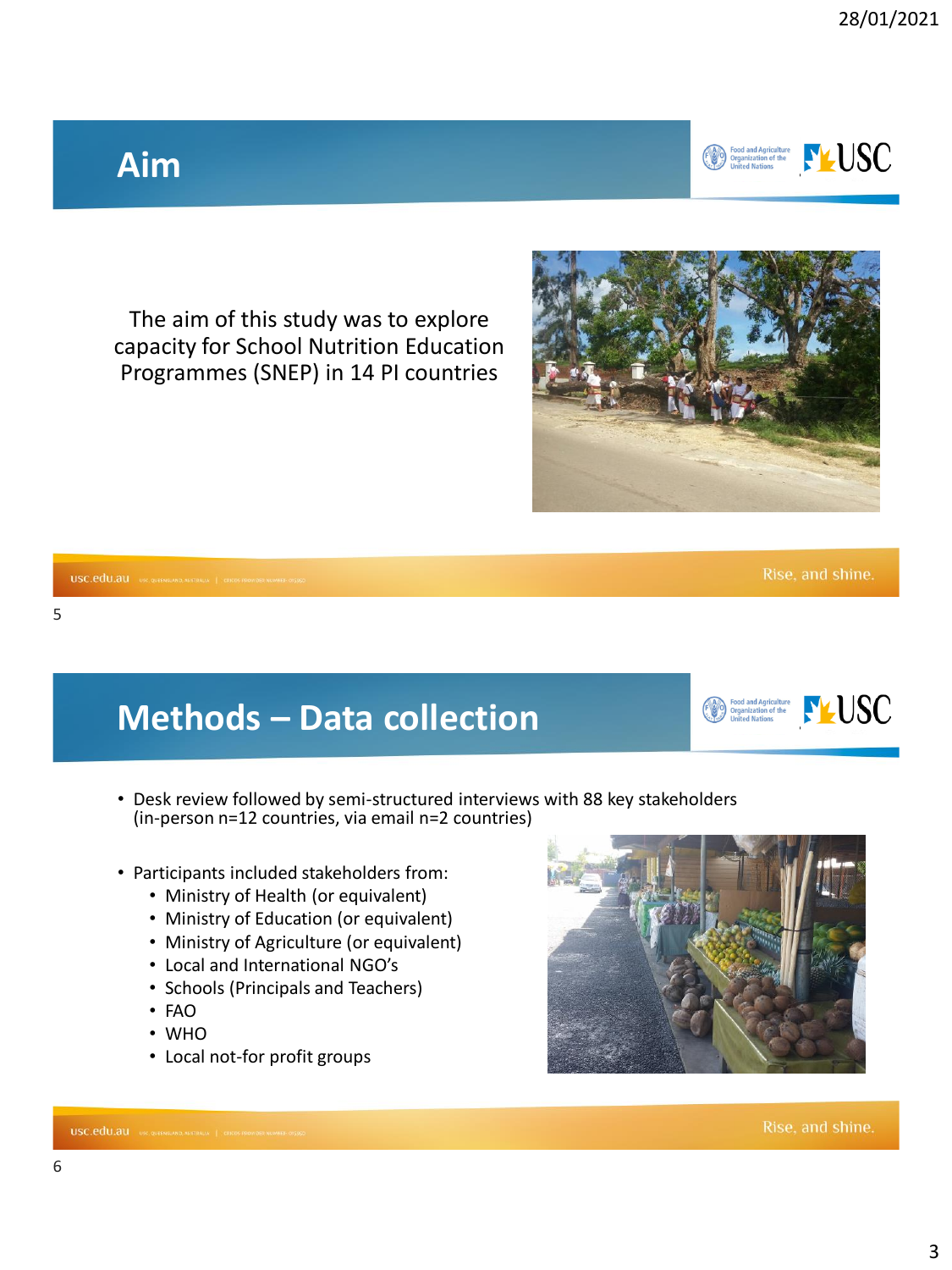# Food and Agriculture<br>Organization of the<br>United Nations **PLUSC Methods – Data collection FAO member countries included in the project** Federated<br>States of<br>Micronesia Samoa Australia Rise, and shine. USC.edu.au USC, QUEENSLAND, AUSTI

7

## **Methods – Data collection**

- Interview questions were designed to explore challenges and solutions, and discuss assessment domains (Enabling environments, Organisations and Individuals\* ), within the functional capacities of policy, knowledge capacity, partnerships and implementation<sup>4-6</sup>.
- Email verification of meeting summaries

*\*Enabling environments* includes; policy and legal framework, political commitment and accountability framework, economic framework and national public budget allocation, governance structure and power, legal, policy and political framework.

*Organisations* includes; mandates, motivation and incentive systems, strategic leadership, inter/intra institutional linkages, programme management, multi-stakeholder processes, organisational priorities, processes, systems and procedures, human and financial resources, knowledge and information sharing, and infrastructure. *Individuals* includes; skill levels (technical and managerial skills), competencies, knowledge and attitudes, behaviours and values

ng: Processes and tools. Leaming module 2, revised edition. FAO Capacity Development, Food and Agriculture Organisation of the United Nations, Rome 2015. This was adapted with<br>ty Assessment Approach and Supporting Tools Di assistance from the following documents; 5. FAO Capacity Assessment Approach and Supporting Tools Discussion Draft, Rome, 2010 and 6. Nutrition educati capacity in nutrition education and nutrition education training. Food and AgricultureOrganizationof the United Nations(2016).

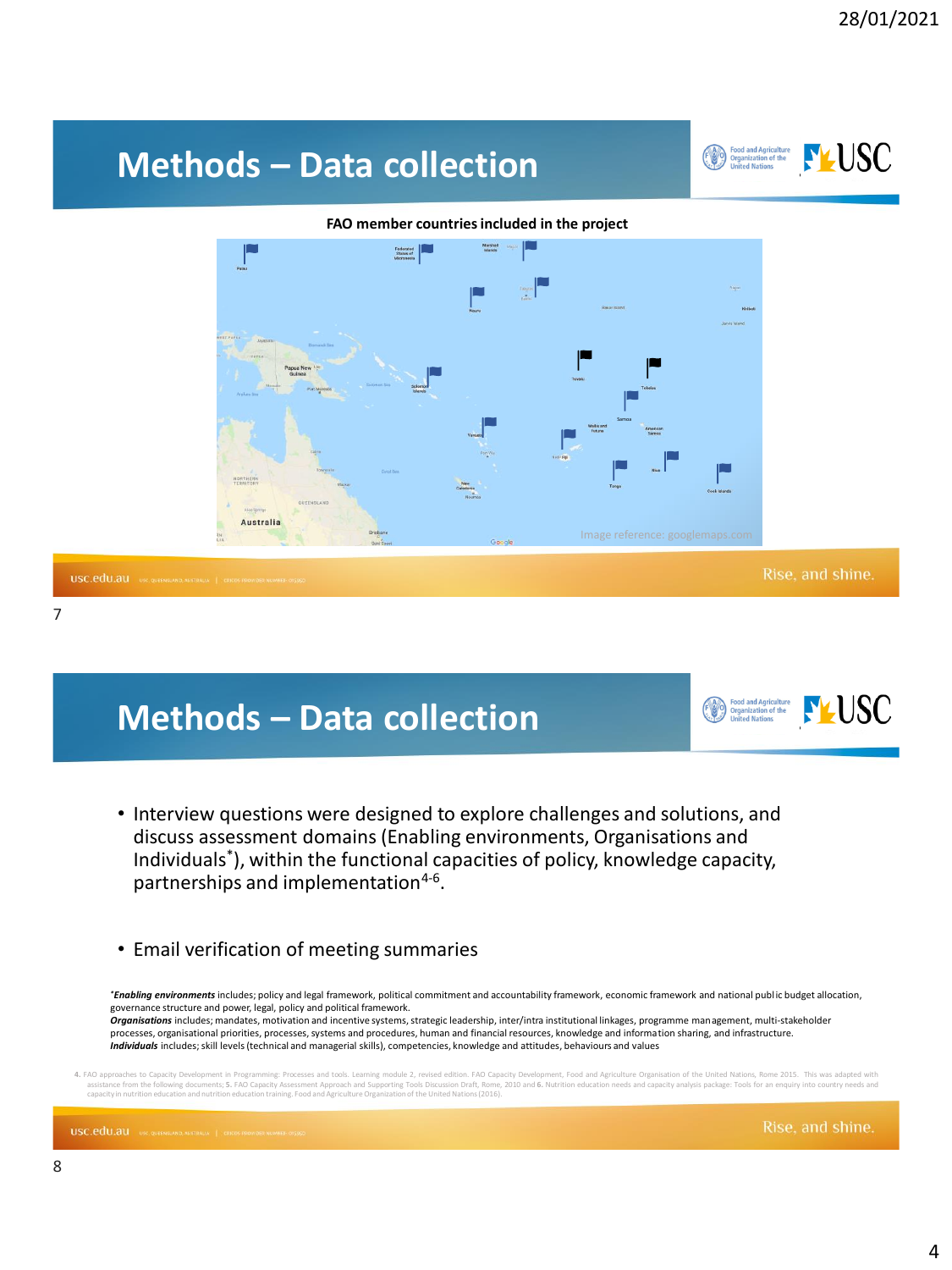5

### **Methods - Analysis**

- The FAO Capacity Assessment Matrix (CAM) Summary Table<sup>(4-6)</sup> was adapted for analysis and synthesis of the findings based on the framework, objectives and questions used for each functional capacity and domain.
- The project team followed a process of content analysis to identify and group common themes.
- Results are presented by functional capacity

4. FAO approaches to Capacity Development in Programming: Processes and tools. Leanning module 2, revised edition. FAO Capacity Development, Food and Agriculture Organisation of the United Nations, Rome 2015. This was adap

### Rise, and shine. USC.edu.au usc.queensiand.australia | Cricos Provider Number 9

### *The capacity to formulate and implement policies and legislation and responsibilities*

#### *Capacity to formulate and implement policies and legislation varies*

- 9 countries: overarching National Nutrition Policy and/or NCD strategy
- 8 countries: overarching School Nutrition related policy
- Directives or mandates for activities

**Findings - Policy**

#### *Responsibility*

National policy development: National Government and associated Ministries, support of external consultants (i.e. FAO)

- At a school level: Education and/or Health sector
- Schools develop own policy, sometimes supported
- Stakeholders noted educators and school staff require assistance to develop policy

10





Rise, and shine.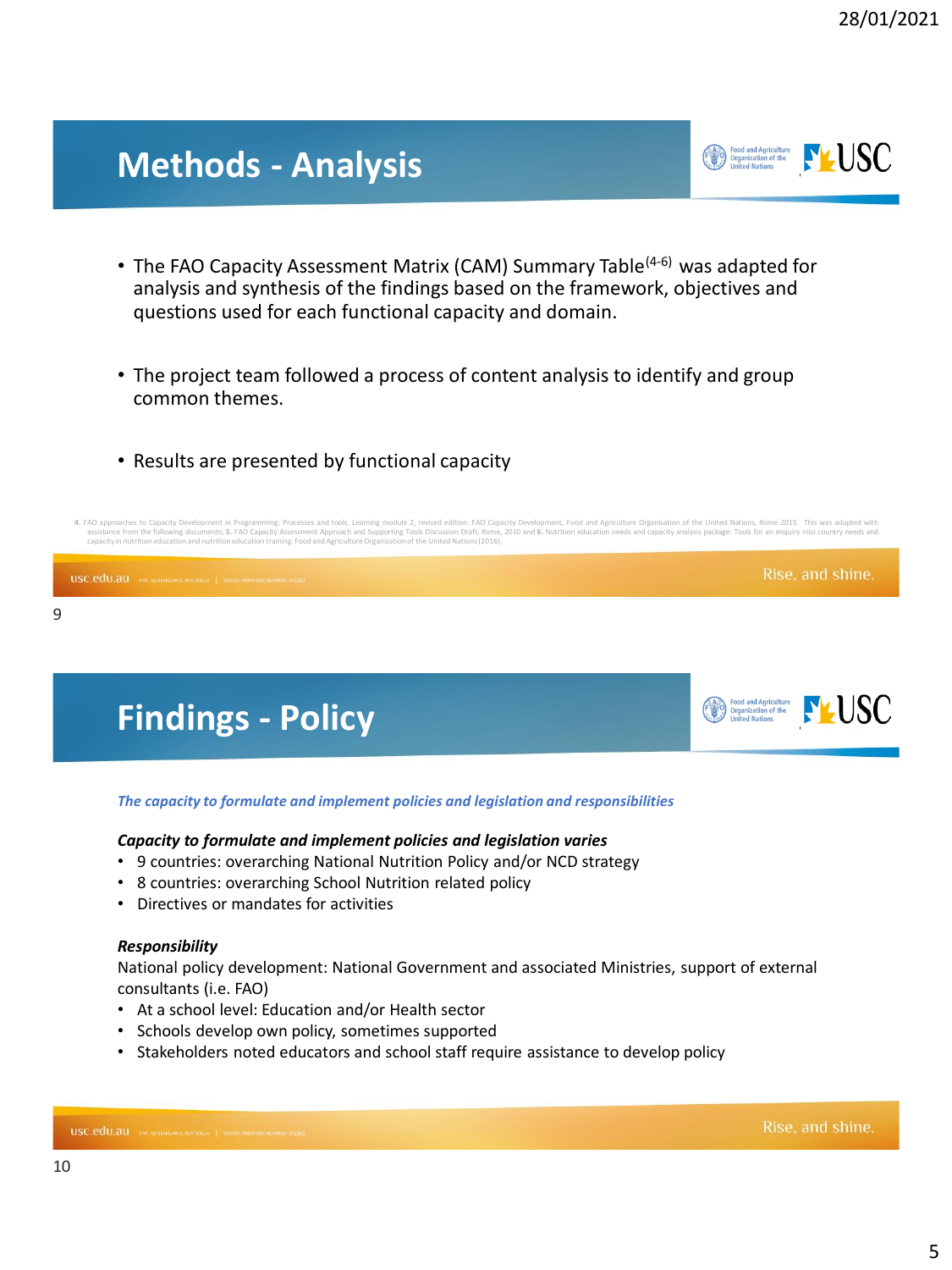**PLUSC** 

Food and Agriculture<br>Organization of the<br>United Nations

### **Findings - Knowledge**

*The capacity to access, generate, manage or exchange relevant knowledge and adapt it to local systems.*

#### *Limited capacity was evidenced through:*

- Limited access to appropriate and credible learning and teaching resources. Educators reported using out of date textbooks and material not relevant to the local food supply
- Varying integration of nutrition in the curriculum

**Findings - Partnering**

- Difficulty in sharing and exchanging relevant knowledge due to geographical location, cost and technology (i.e. lack of internet access or slow download speeds)
- Limited research capacity to generate new knowledge
- Some adaptation of knowledge to the local system occurs, but limited by skill and time

## Rise, and shine. USC.edu.au USC, QUEENSLAND, AUSTRALIA | CRICOS PROVIDER NUMBER: O 11

*The capacity to connect, to advocate and engage in networks, alliances and partnerships, including linkages with community (parents/church).*

#### *Limited opportunities for partnering particularly at a regional level:*

- Local partnerships exist in all countries, sometimes formalised
- Difficult for larger multisector groups to understand priorities and activities, better communication of current and planned activities  $\rightarrow$  better use of resources
- Lack of regional networks and opportunities for partnerships
- Methods used to share/collaborate locally and regionally include; informal networks (i.e. the informal Cook Islands example), phone, email, face-to-face meetings and letters/mail. Technology (email/phone) cited as a challenge to communication, particularly with remote islands.

Food and Agriculture<br>Organization of the  $\sum_{\text{Unified Nations}}$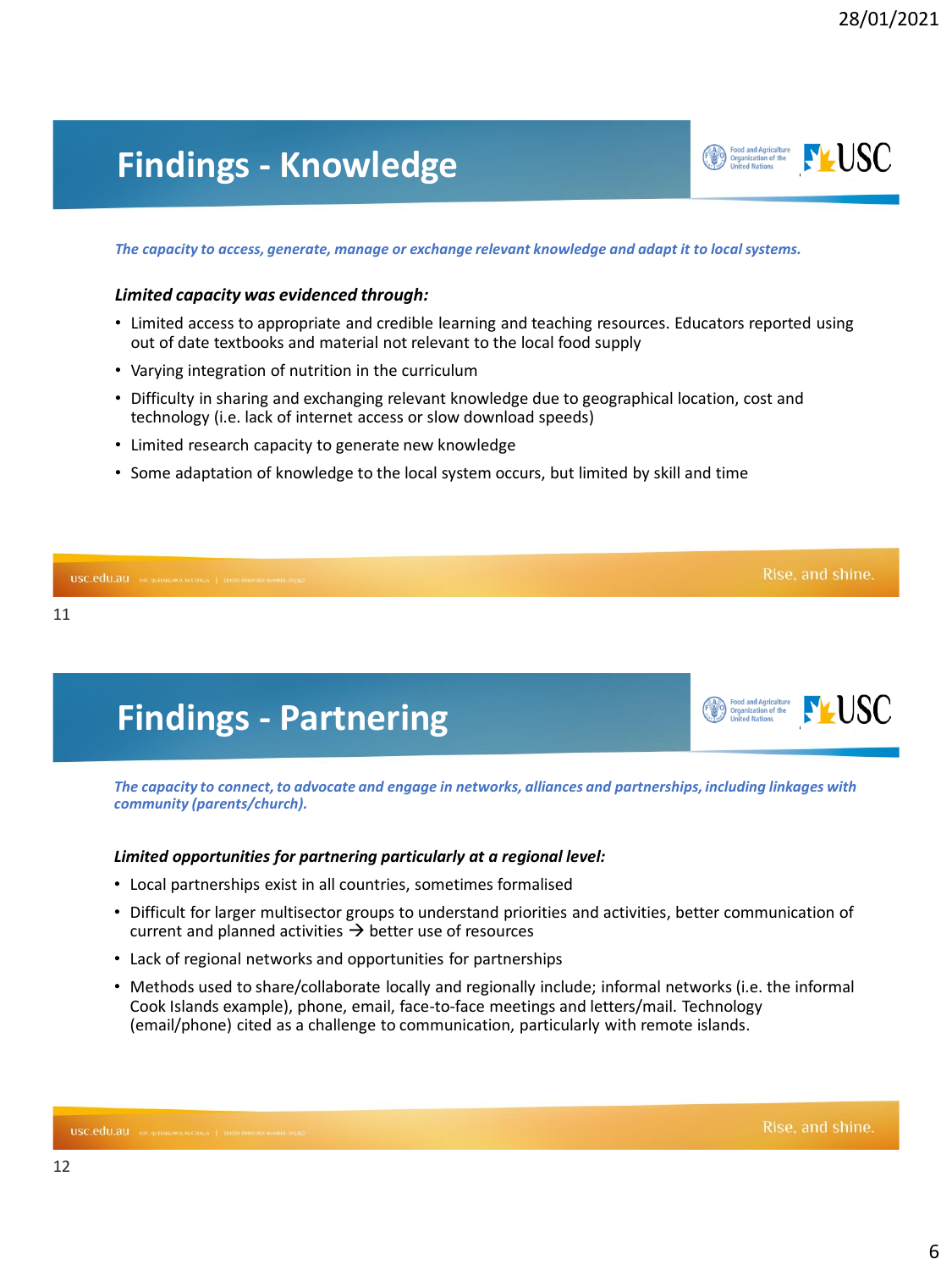# **Findings - Implementation**

*The capacity to manage and implement programmes from planning to monitoring and evaluation. Responsibility for implementation, access to infrastructure (facilities, resources) and aspects of the wider environment that may impact on use and success of SNEP.* 

- *Limited capacity to manage and implement programmes from planning to monitoring and evaluation in the Pacific region, due to:*
	- Lack of defined responsibility
	- Access to infrastructure (facilities, resources)
	- Aspects of the wider environment (i.e. availability of 'unhealthy' foods)
- Current M&E activities include; health recording/growth monitoring, school health checks, participation in the Global School Health Survey (GSHS) and STEPS, educators checking lunchboxes, MoH/MoE staff checking compliance of school vendors and canteens, and gardens/fruit trees.

| USC.edu.au USC. QUEENSLAND, AUSTRALIA   CRICCE PROVIDER NUMBER- 015950 | Rise, and shine. |
|------------------------------------------------------------------------|------------------|
| 13                                                                     |                  |

There is limited capacity for SNEP in the Pacific Islands due to;

- Lack of supportive policy (at times)
- Access to, and sharing of knowledge
- Workforce capacity

**Summary**

- Geographical location (travel time and cost)
- Communication

#### But,

USC.edu.au USC, QUEENSLAND, AUST

14

there is a high level of motivation for SNEP and current examples suggest that SNEP can be successful, if supported appropriately.



*Where to from here?* Recommendations for regional and local SNEP developed and provided for FAO consideration

Rise, and shine.